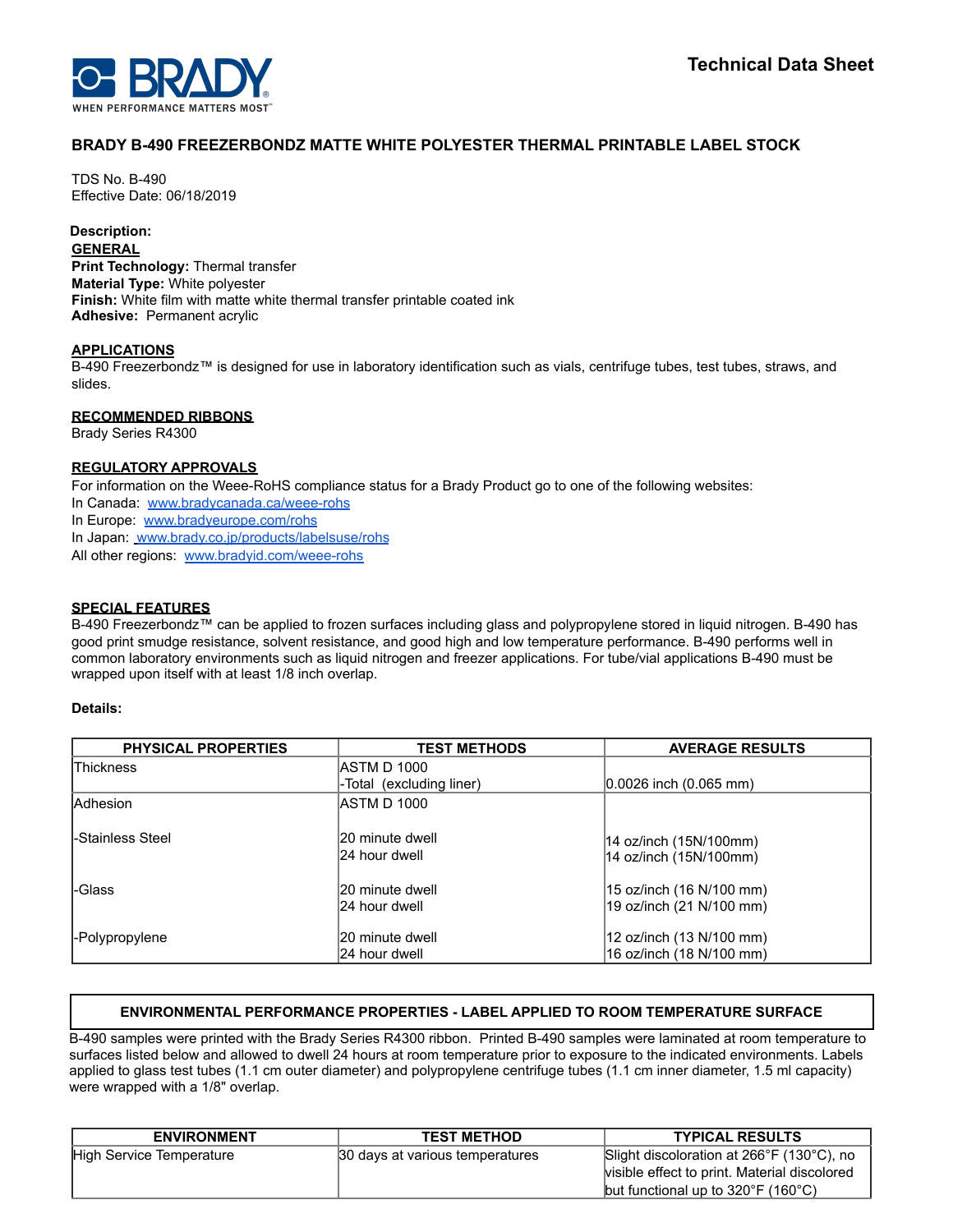| <b>UV Light Resistance</b>       | ASTM G155, Cycle 1 without water spray<br>1000 hours in Xenon Arc Chamber                                     | Slight discoloration of topcoat. Print is still<br>legible.                                                                                           |  |
|----------------------------------|---------------------------------------------------------------------------------------------------------------|-------------------------------------------------------------------------------------------------------------------------------------------------------|--|
| Weatherability                   | ASTM G155, Cycle 1<br>1000 hours in Xenon Arc Weatherometer                                                   | Slight chalkiness of topcoat. Print is still<br>legible but slightly faded.                                                                           |  |
| Liquid Nitrogen                  | 3 cycles of 4 hours at -320°F (-196°C)<br>and 20 hours at room temperature                                    | Glass test tube 1/8" overlap<br>▼ Polypropylene centrifuge tube 1/8"<br>overlap<br>Glass microscope slide<br>✔ Flat polypropylene<br>✔ Aluminum foil  |  |
| Freezer                          | 3 cycles of 16 hours at -94°F (-70°C) and<br>8 hours at room temperature                                      | Glass test tube 1/8" overlap<br>Polypropylene centrifuge tube 1/8"<br>overlap<br>Glass microscope slide<br>♦ Flat polypropylene<br>✔ Aluminum foil    |  |
| Liquid Nitrogen to boiling water | 1 hour at -320°F (-196°C) then placed in<br>boiling water $212^{\circ}F$ (100 $^{\circ}C$ ) for 10<br>minutes | Glass test tube 1/8" overlap<br>▼ Polypropylene centrifuge tube 1/8"<br>loverlap<br>Glass microscope slide<br>✔ Flat polypropylene<br>✔ Aluminum foil |  |
| Freezer to boiling water         | 1 hour at -94°F (-70°C) then placed in<br>boiling water 212°F (100°C) for 10<br>minutes                       | Glass test tube 1/8" overlap<br>Polypropylene centrifuge tube 1/8"<br>overlap<br>Glass microscope slide<br>✔ Flat polypropylene<br>✔ Aluminum foil    |  |

=Label suitable for application; no visible effect, label remains adhered to test surface

=Label may work in application; test results were mixed

# **ENVIRONMENTAL PERFORMANCE PROPERTIES LABEL APPLIED TO COLD SURFACE**

B-490 samples were printed with the Brady Series R4300 ribbon. Surfaces listed below were stored for 24 hours in either liquid nitrogen at -320°F (-196°C) or in a freezer at -94°F (-70°C). Printed B-490 samples were then laminated immediately after removal of the surfaces form liquid nitrogen or freezer. Samples were allowed to dwell 24 hours at room temperature prior to exposure to the indicated environments. Labels applied to glass test tubes (1.1 cm outer diameter) and polypropylene centrifuge tubes (1.1 cm inner diameter, 1.5 ml capacity) were wrapped with a 1/8" overlap.

| <b>ENVIRONMENT</b>                | <b>TEST METHOD</b>                                                                                            | <b>TYPICAL RESULTS</b>                                                                                                                                |  |
|-----------------------------------|---------------------------------------------------------------------------------------------------------------|-------------------------------------------------------------------------------------------------------------------------------------------------------|--|
| Liquid Nitrogen                   | 3 cycles of 4 hours at -320°F (-196°C)<br>and 20 hours at room temperature                                    | Glass test tube 1/8" overlap<br>Polypropylene centrifuge tube 1/8"<br>overlap<br>Glass microscope slide<br>✔ Flat polypropylene<br>✔ Aluminum foil    |  |
| IFreezer                          | 3 cycles of 16 hours at -94°F (-70°C) and<br>8 hours at room temperature                                      | Glass test tube 1/8" overlap<br>▼ Polypropylene centrifuge tube 1/8"<br>loverlap<br>Glass microscope slide<br>✔ Flat polypropylene<br>✔ Aluminum foil |  |
| Liquid Nitrogen to boiling water. | 1 hour at -320 $\degree$ F (-196 $\degree$ C) then placed in<br>boiling water 212°F (100°C) for 10<br>minutes | Glass test tube 1/8" overlap<br>▼ Polypropylene centrifuge tube 1/8"<br>overlap<br>Glass microscope slide<br>♦ Flat polypropylene<br>✔ Aluminum foil  |  |